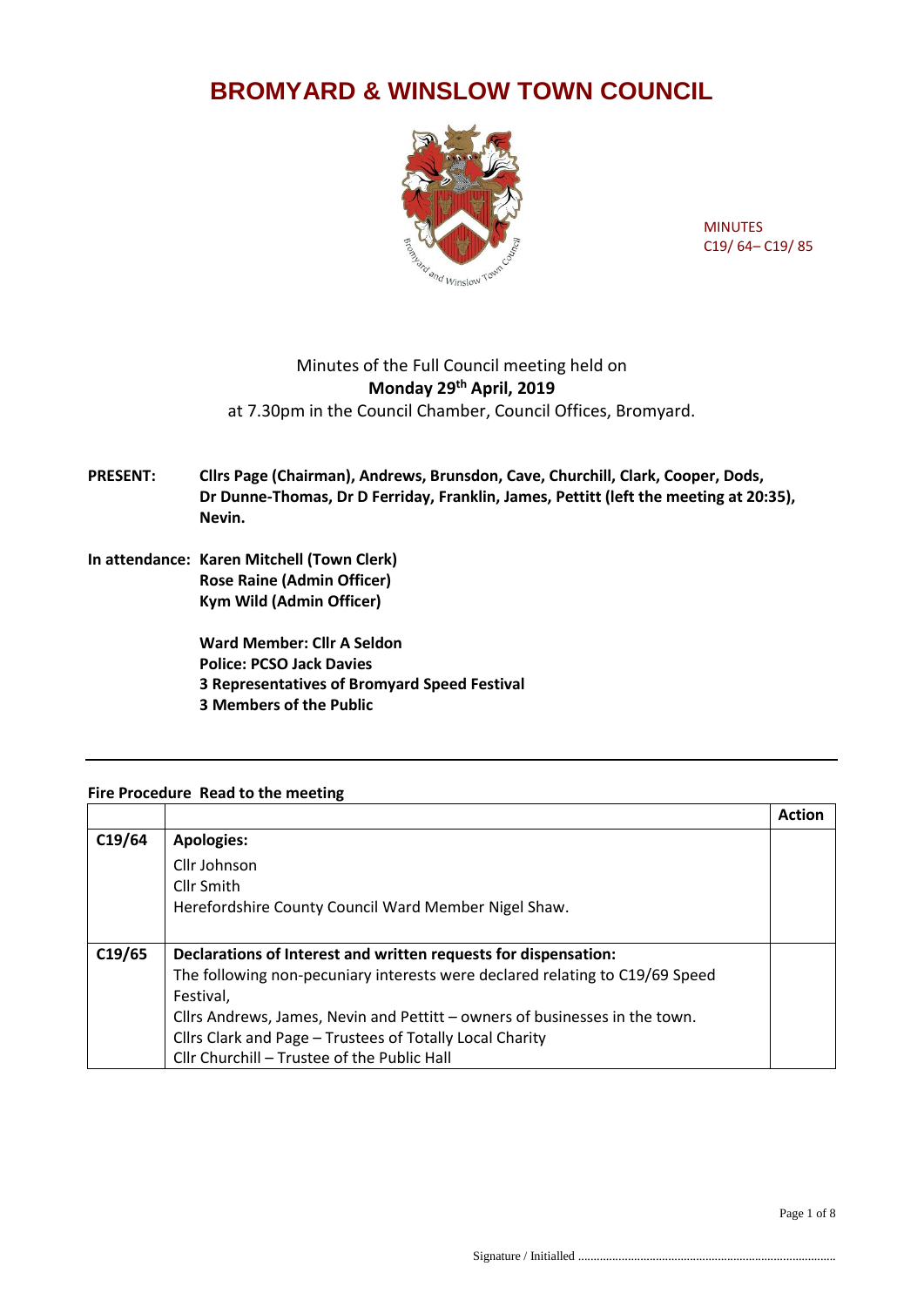|        |                                                                                                                                                                                                                                                                                                                                                                                                                                                                                                                                          | <b>Action</b>                |
|--------|------------------------------------------------------------------------------------------------------------------------------------------------------------------------------------------------------------------------------------------------------------------------------------------------------------------------------------------------------------------------------------------------------------------------------------------------------------------------------------------------------------------------------------------|------------------------------|
| C19/66 | <b>Chairman's Report</b><br>Cllr Page addressed the meeting by first thanking retiring Councillors for their<br>valuable contributions during their terms of office. Particular thanks were paid to<br>Cllrs Cave and Johnson for their long service on the council. Additional thanks were<br>directed to County Councillors Seldon and Shaw for their hard work and regular<br>attendance at Town Council meetings.                                                                                                                    |                              |
|        | Cllr Page reported that following the uncontested elections on 2 <sup>nd</sup> May 2019, the<br>two vacancies in the west ward would be filled by co-option in due course.                                                                                                                                                                                                                                                                                                                                                               |                              |
|        | Staff Member Rose Raine was formally thanked for her service to the Town Council<br>and presented with flowers and well wishes for her retirement.                                                                                                                                                                                                                                                                                                                                                                                       |                              |
|        | The new Staff Member Kym Wild (Administration Officer), was welcomed into her<br>role.                                                                                                                                                                                                                                                                                                                                                                                                                                                   |                              |
| C19/67 | <b>Policing Matters</b><br>PCSO Jack Davies introduced himself and relayed apologies from PC Meek.                                                                                                                                                                                                                                                                                                                                                                                                                                       |                              |
|        | <b>Weekend Evening Patrols</b><br>PSCO Davies was asked if the Police presence could be increased on weekend<br>evenings between midnight and 2pm along the main streets, with the purpose of<br>discouraging antisocial behaviour. He explained the limitations on late night cover<br>due to their shift hours, but would ask colleagues in the service to try and patrol the<br>area.                                                                                                                                                 |                              |
|        | <b>Scamming Phone Calls</b><br>Various Councillors have recently received scamming phone calls attempting to<br>acquire personal and financial data from the recipients. Cllr Andrews had posted<br>warnings to the public via social media and asked if the Service could mount a<br>communications campaign to remind the public to be alert to these calls.                                                                                                                                                                           | <b>PCSO</b><br><b>Davies</b> |
|        | <b>Speeding (Bromyard By-pass)</b><br>Cllr Clark asked for the results of the recent police traffic speed survey in this area<br>and whether the report could be made available to him.                                                                                                                                                                                                                                                                                                                                                  |                              |
| C19/68 | <b>Public Question Time</b>                                                                                                                                                                                                                                                                                                                                                                                                                                                                                                              |                              |
|        | <b>Road Repairs</b><br>A member of the public informed the meeting that recent patching/repairs of the<br>road surface along Broad Street were showing signs of lifting where the over-<br>bonding to the existing surface was missing. The Town Clerk to contact Balfour<br>Beatty to have the issue addressed promptly.                                                                                                                                                                                                                | ТC                           |
| C19/69 | <b>Bromyard Speed Festival</b><br>Cllr Page gave a brief overview of his experience of the Festival on $7th$ April, noting<br>that other dignitaries had commented that the Festival was a positive asset to a<br>community.                                                                                                                                                                                                                                                                                                             |                              |
|        | The Chairman invited feedback on the event from Councillors:<br>The town square had been closed earlier than advertised (12.30pm instead of 3pm).<br>Local traders had observed that this had had a negative impact on lunchtime trade.<br>They were also concerned about the letting of pitches to traders from outside the<br>environs of Bromyard and Winslow.<br>Rowberry Street car park - It was reported that Speed Festival Marshalls had<br>discouraged permit holders from parking in a reserved area next to the Old Vicarage |                              |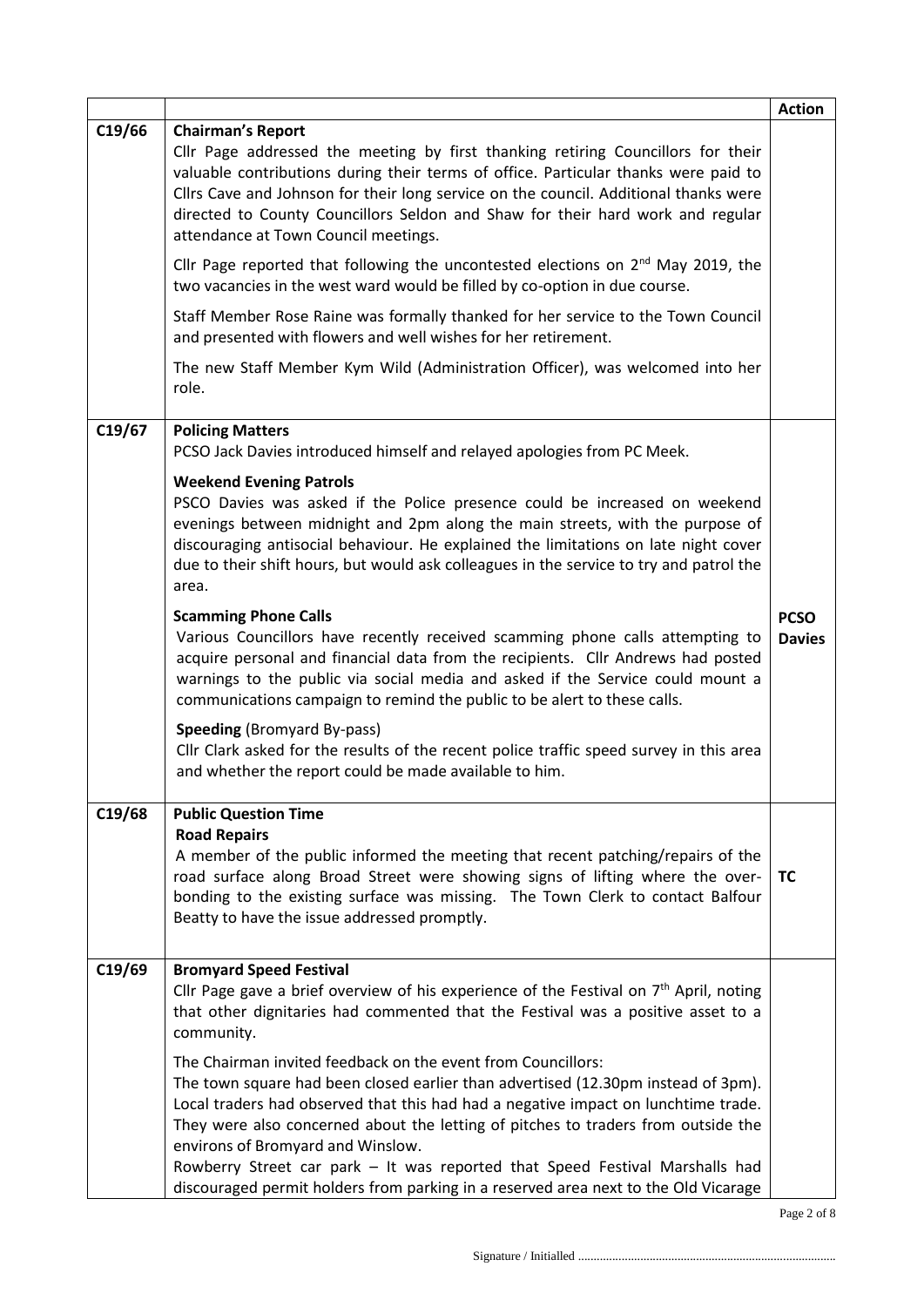|        | due to possible risk of vehicle damage. This raised questions over liability for any<br>accidents and the legal position of not supplying a continuous service to permit<br>holders. It was suggested that the matter be addressed for future years.<br>Mr Clayton, Event Manager with Bromyard Speed Festival (BSF) thanked the Town<br>Council for its continued support and gave a brief report on the 2019 event. Visitor<br>numbers for the event were estimated at between 4-5 thousand. It was hoped to<br>further expand the event in future with a rally on the Saturday. |           |
|--------|------------------------------------------------------------------------------------------------------------------------------------------------------------------------------------------------------------------------------------------------------------------------------------------------------------------------------------------------------------------------------------------------------------------------------------------------------------------------------------------------------------------------------------------------------------------------------------|-----------|
|        | BSF acknowledged that there had been an issue with the early closing of the town<br>square and car parking issues, which would be addressed for future events. Mr<br>Clayton advised that BSF were mindful of 'keeping it local' and confirmed that of the<br>36 outlets serving food at the event, only 2 were from outside of Herefordshire.                                                                                                                                                                                                                                     | <b>TC</b> |
|        | The Chairman thanked the representatives of the Speed Festival for attending and<br>congratulated them on a successful event.                                                                                                                                                                                                                                                                                                                                                                                                                                                      |           |
| C19/70 | <b>Healthcare</b><br>Members had received a copy of the letter from Nunwell Surgery, in lieu of their<br>sending a representative to address the meeting.                                                                                                                                                                                                                                                                                                                                                                                                                          |           |
|        | A ranging discussion took place about current and future healthcare provision in the<br>Council's area.                                                                                                                                                                                                                                                                                                                                                                                                                                                                            |           |
|        | IT WAS RESOLVED that an invitation be issued to the NHS Clinical Commissioning<br>Group (Herefordshire) to attend a full meeting of the new council to discuss<br>matters.                                                                                                                                                                                                                                                                                                                                                                                                         | TC        |

Councillor Pettitt left the meeting at this point. 8.34pm.

| C19/71 | <b>Town Clerk's Report</b>                                                                   |                        |
|--------|----------------------------------------------------------------------------------------------|------------------------|
|        | The Town Clerk's report was presented to Council; the following matters were                 |                        |
|        | raised.                                                                                      |                        |
|        | Letter to be sent to Bishop's Garage Car re relocation of car wash signage.                  |                        |
|        | TC to request update on white lining in town square.                                         |                        |
|        | Public Toilets refurbishment nearing completion. Town Mayor to officially open the           | <b>TC</b>              |
|        | facility.                                                                                    |                        |
|        | <b>Committee Preferences</b>                                                                 |                        |
|        | Outstanding returns are to be lodged with the Town Clerk no later than Friday $3rd$          |                        |
|        | May, 2019.                                                                                   |                        |
|        | <b>Members Election Expenses Returns</b>                                                     |                        |
|        | These are to be completed within the deadline specified by the Electoral                     |                        |
|        | Commissioner.                                                                                |                        |
|        |                                                                                              |                        |
|        | IT WAS AGREED that the Town Clerk's report be accepted.                                      |                        |
|        |                                                                                              |                        |
| C19/72 | <b>Ward Councillor Reports:</b>                                                              |                        |
|        | <b>Cllr. Alan Seldon</b>                                                                     |                        |
|        | Presenting his report to Council, Cllr Seldon warned that NHS Clinical                       |                        |
|        | Commissioning Group are not bound to attend a Town Council meeting.                          |                        |
|        | Herefordshire's Core Strategy Review needs to happen as soon as possible to                  |                        |
|        | capture the communication issues intra/inter healthcare providers. He felt that              |                        |
|        | pressure should continue for a forward planning healthcare programme in the area.            |                        |
|        | Subject to the outcome of the 2 <sup>nd</sup> May 2019 election, Cllr Seldon plans to call a |                        |
|        | Public Meeting regarding the withdrawal of services by the West Midlands                     |                        |
|        |                                                                                              | $D_{0.02}$ $2.0$ $6.0$ |

Page 3 of 8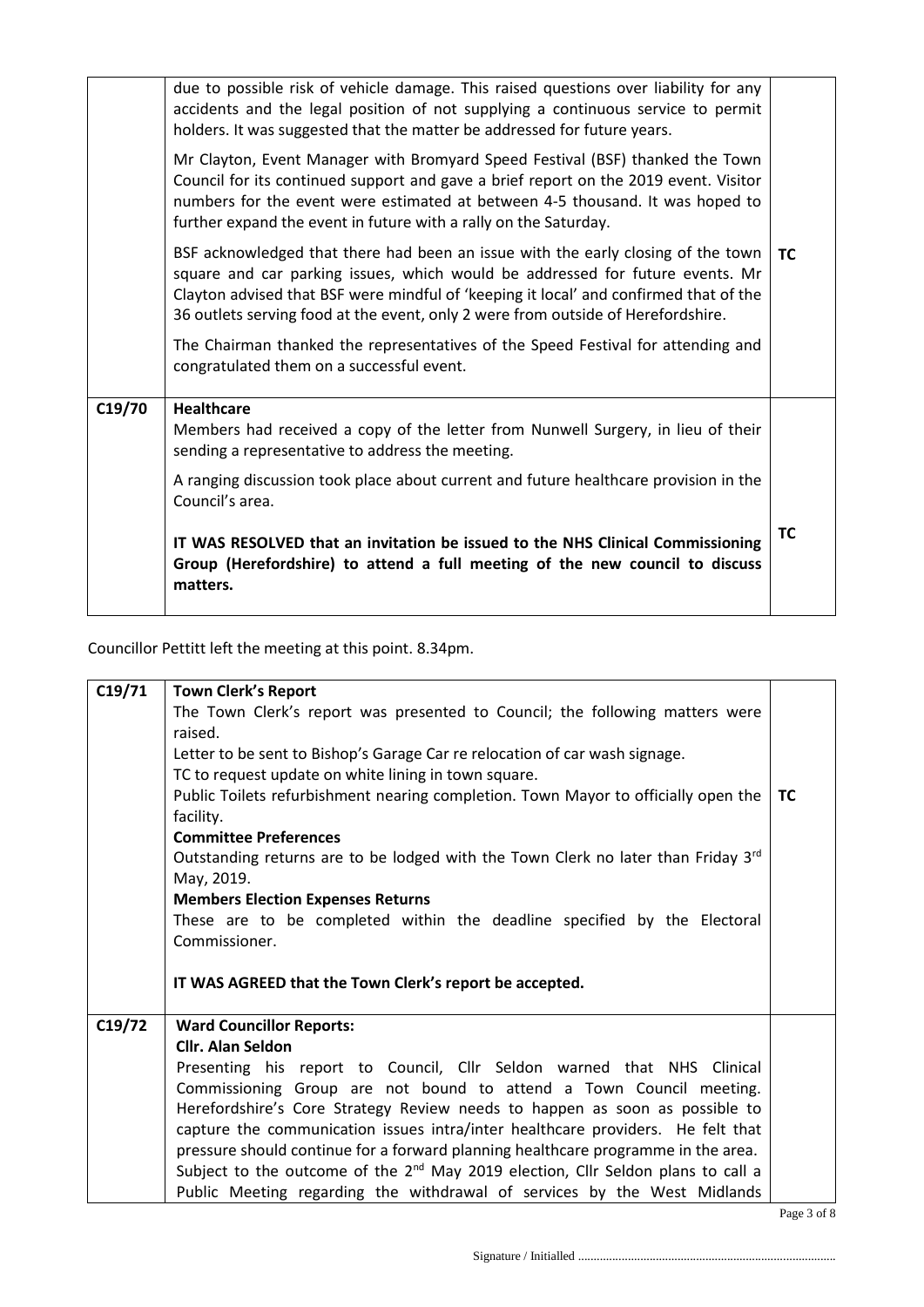| Ambulance Trust.                                                                                                                                                                                                                                                                                                                                                                                                                                                                                                                                                                                                                                                                                                                                                                                                                                                                                                                                                                                                                                                                                                                                                                                                                                                                                                                                                                      |  |  |  |
|---------------------------------------------------------------------------------------------------------------------------------------------------------------------------------------------------------------------------------------------------------------------------------------------------------------------------------------------------------------------------------------------------------------------------------------------------------------------------------------------------------------------------------------------------------------------------------------------------------------------------------------------------------------------------------------------------------------------------------------------------------------------------------------------------------------------------------------------------------------------------------------------------------------------------------------------------------------------------------------------------------------------------------------------------------------------------------------------------------------------------------------------------------------------------------------------------------------------------------------------------------------------------------------------------------------------------------------------------------------------------------------|--|--|--|
| He noted that the Bromyard Speed Festival was becoming a known event across the<br>national circuit of motoring festivals and advised Bromyard Community Transport<br>has secured a new contract for the provision of Schools transport.                                                                                                                                                                                                                                                                                                                                                                                                                                                                                                                                                                                                                                                                                                                                                                                                                                                                                                                                                                                                                                                                                                                                              |  |  |  |
| Cllr Nigel Shaw - absent, no report                                                                                                                                                                                                                                                                                                                                                                                                                                                                                                                                                                                                                                                                                                                                                                                                                                                                                                                                                                                                                                                                                                                                                                                                                                                                                                                                                   |  |  |  |
| <b>Exclusion of members of the public and press</b><br>IT WAS RESOLVED to exclude the press and public during discussion of item C19/85<br>as publicity would prejudice the public interest by reason of the confidential nature<br>of the business to be transacted.                                                                                                                                                                                                                                                                                                                                                                                                                                                                                                                                                                                                                                                                                                                                                                                                                                                                                                                                                                                                                                                                                                                 |  |  |  |
| <b>Minutes</b><br>Referring to C19/49 PCSO Jack Davis was corrected to read Davies.<br>IT WAS RESOLVED to receive, approve with the above correction, and sign the<br>Minutes of the Meeting of Council held on Monday 25 <sup>th</sup> March 2019 as an accurate<br>record.<br>The minutes were duly signed by the Chairman.                                                                                                                                                                                                                                                                                                                                                                                                                                                                                                                                                                                                                                                                                                                                                                                                                                                                                                                                                                                                                                                         |  |  |  |
| <b>Committees and Working Parties</b><br><b>Planning &amp; Economic Development Committee</b><br>1)<br>IT WAS RESOLVED To receive and note the Minutes of the meeting held on 1st<br>April, 2019.                                                                                                                                                                                                                                                                                                                                                                                                                                                                                                                                                                                                                                                                                                                                                                                                                                                                                                                                                                                                                                                                                                                                                                                     |  |  |  |
| 2)<br><b>Finance &amp; Properties Committee</b><br>2.1 IT WAS RESOLVED To receive and note the Minutes of the meeting held<br>on 8 <sup>th</sup> April, 2019.<br>2.2 Members considered the following Finance & Properties Committee<br>recommendations:<br>i) F19/62 Payments by Direct Debit<br>a) Herefordshire Council rates for office number 24, one payment of<br>£73.63 followed by eleven at £77.00<br>b) Herefordshire Council rates for office 25, one payment of £92.63<br>followed by nine at £92.00<br>c) Herefordshire Council for Reserved car park area, one payment of<br>£66.40 followed by two payments of £65.00<br>d) Herefordshire Council rates for Rowberry Street car park, one<br>payment of £130.75 followed by nine payments of £129.00<br>e) Herefordshire Council rates for Tenbury Road Car Park, one at<br>£273.68 followed by nine at £271.00<br>f) Public Works Loan Board - Loan repayments of two payments of<br>£8987.89 and two payments of £8829.08<br>g) Waste Collection (green bins) for Complex - 4 equal payments of<br>£149.50<br>h) Waste Collection (green bins) for Cemetery - 4 equal payments of<br>£149.50<br>i) Talktalk - Broadband and telephone calls - monthly payments of<br>under £35.00 + VAT<br>Lloyds Bank - monthly payment of monthly bank charges<br>i)<br>IT WAS RESOLVED to approve the above Finance & Properties |  |  |  |
|                                                                                                                                                                                                                                                                                                                                                                                                                                                                                                                                                                                                                                                                                                                                                                                                                                                                                                                                                                                                                                                                                                                                                                                                                                                                                                                                                                                       |  |  |  |

Page 4 of 8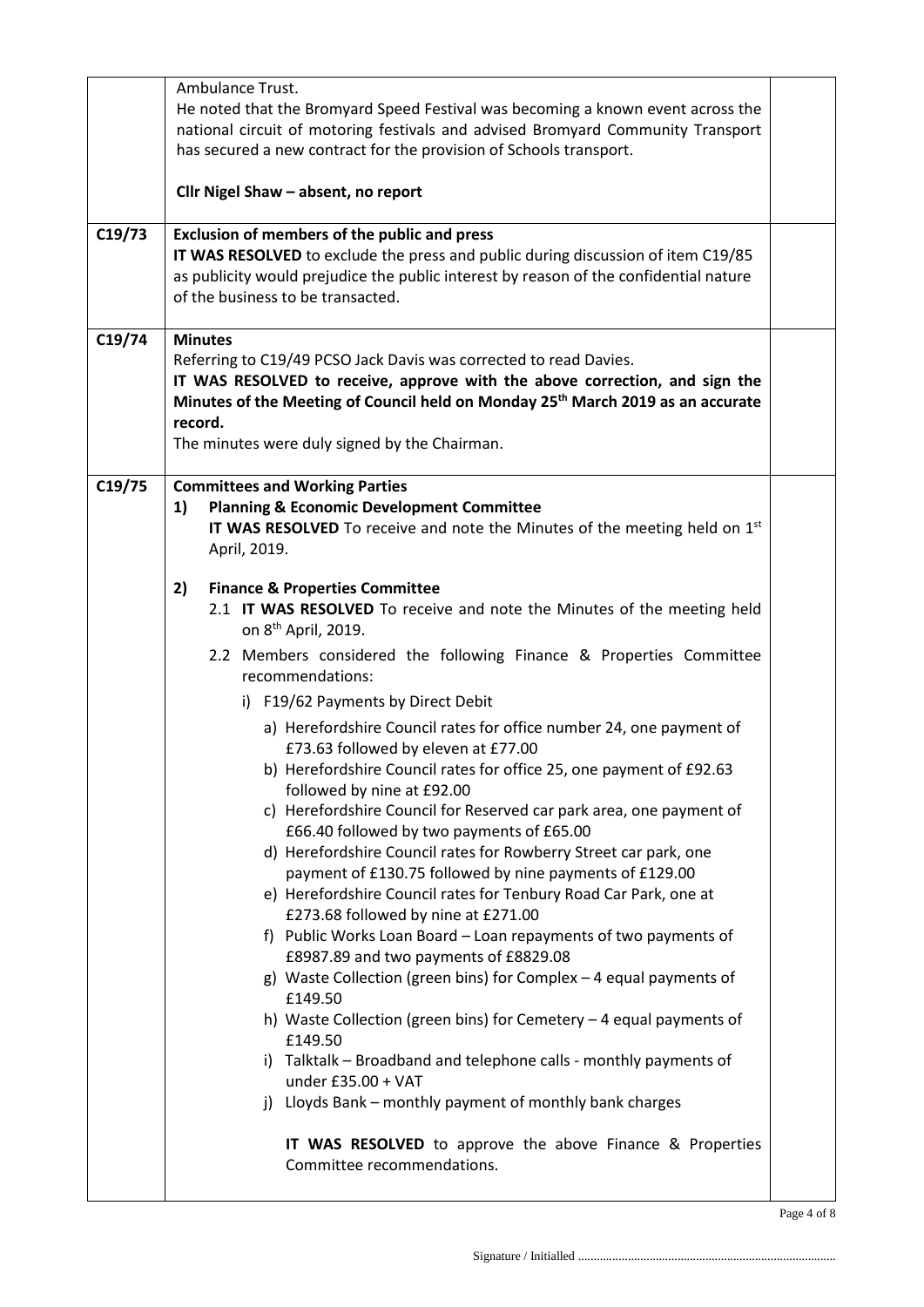|        |                                                                                                              | ii. F19/63 Payment of Salaries/Wages/PAYE/NIC and pensions.                                    |                  |  |
|--------|--------------------------------------------------------------------------------------------------------------|------------------------------------------------------------------------------------------------|------------------|--|
|        |                                                                                                              | To authorise payment of Salaries, wages, PAYE/NIC and pensions,                                |                  |  |
|        |                                                                                                              | where applicable, to administration and maintenance staff, based upon                          |                  |  |
|        |                                                                                                              | existing contracts, in monthly amounts for the financial year                                  |                  |  |
|        | 2019/2020.                                                                                                   |                                                                                                |                  |  |
|        |                                                                                                              |                                                                                                |                  |  |
|        |                                                                                                              | IT WAS RESOLVED to approve the above Finance & Properties<br>Committee recommendation.         |                  |  |
|        |                                                                                                              |                                                                                                |                  |  |
|        |                                                                                                              | iii. F19/71 Appointment of Internal Auditor:                                                   |                  |  |
|        |                                                                                                              | To appoint Mr Luke Keegan of Greendawn Accounting to conduct the                               |                  |  |
|        |                                                                                                              | 2019/20 Internal Audit of Accounts.                                                            |                  |  |
|        |                                                                                                              |                                                                                                |                  |  |
|        |                                                                                                              | IT WAS RESOLVED to approve the above Finance & Properties<br>Committee recommendation.         |                  |  |
|        |                                                                                                              |                                                                                                |                  |  |
|        |                                                                                                              | iv) F19/75 Tenbury Road Toilets Refurbishment                                                  |                  |  |
|        |                                                                                                              | To approve £1,250 +VAT for installation of a sink and hot water heater<br>in the service area. |                  |  |
|        |                                                                                                              | IT WAS RESOLVED to approve the above Finance & Properties                                      |                  |  |
|        |                                                                                                              | Committee recommendation.                                                                      |                  |  |
|        |                                                                                                              |                                                                                                |                  |  |
|        | <b>Staffing Committee</b><br>3)                                                                              |                                                                                                |                  |  |
|        |                                                                                                              | IT WAS RESOLVED To receive and note the Minutes of the Staffing Committee                      |                  |  |
|        |                                                                                                              | meeting held on 15 <sup>th</sup> April, 2019.                                                  |                  |  |
|        |                                                                                                              |                                                                                                |                  |  |
|        |                                                                                                              |                                                                                                |                  |  |
| C19/76 | <b>Quarterly Financial Reports</b>                                                                           |                                                                                                |                  |  |
|        | In line with Financial Regulations, members were asked to receive the final quarterly<br>reports of 2018/19. |                                                                                                |                  |  |
|        |                                                                                                              |                                                                                                |                  |  |
|        | 1)                                                                                                           | Cash and Investment Reconciliation                                                             |                  |  |
|        | 2)                                                                                                           | Income and Expenditure Report by Account Code                                                  |                  |  |
|        | 3)                                                                                                           | <b>Receipts and Payments Summary</b>                                                           |                  |  |
|        | Members were reminded that the above reports do not constitute Year-End                                      |                                                                                                |                  |  |
|        | reports.                                                                                                     |                                                                                                |                  |  |
|        |                                                                                                              | IT WAS RESOLVED to received the final quarterly reports as detailed.                           |                  |  |
|        |                                                                                                              |                                                                                                |                  |  |
| C19/77 | <b>Accounts for Payment</b>                                                                                  |                                                                                                |                  |  |
|        |                                                                                                              | Members were asked to approve payment of the following invoices which were                     |                  |  |
|        |                                                                                                              | received after the Finance and Property Committee agenda had been distributed.                 |                  |  |
|        | <b>Balfour Beatty</b>                                                                                        | Replacement of street lamp in closed                                                           |                  |  |
|        | <b>Living Places</b>                                                                                         | churchyard.                                                                                    | $229.78 + VAT$   |  |
|        | <b>Wallgate Limited</b>                                                                                      | Liquid soap - public toilets                                                                   | $59.66 + VAT$    |  |
|        |                                                                                                              |                                                                                                |                  |  |
|        | Herefordshire                                                                                                | Road surface repairs, town centre (Speed                                                       | $3,424.30 + VAT$ |  |
|        | Council                                                                                                      | Festival)                                                                                      |                  |  |
|        | Npower                                                                                                       | Electricity - Parish lamps Jan-March                                                           | $269.83 + VAT$   |  |
|        |                                                                                                              |                                                                                                |                  |  |
|        | Npower                                                                                                       | Electricity - Parish lamps sensors Jan-March                                                   | $64.19 + VAT$    |  |
|        |                                                                                                              |                                                                                                |                  |  |
|        | A & E Fire &                                                                                                 | Fire alarm monitoring annual fee-Heritage                                                      | 295 + VAT        |  |
|        | Security                                                                                                     | Centre                                                                                         |                  |  |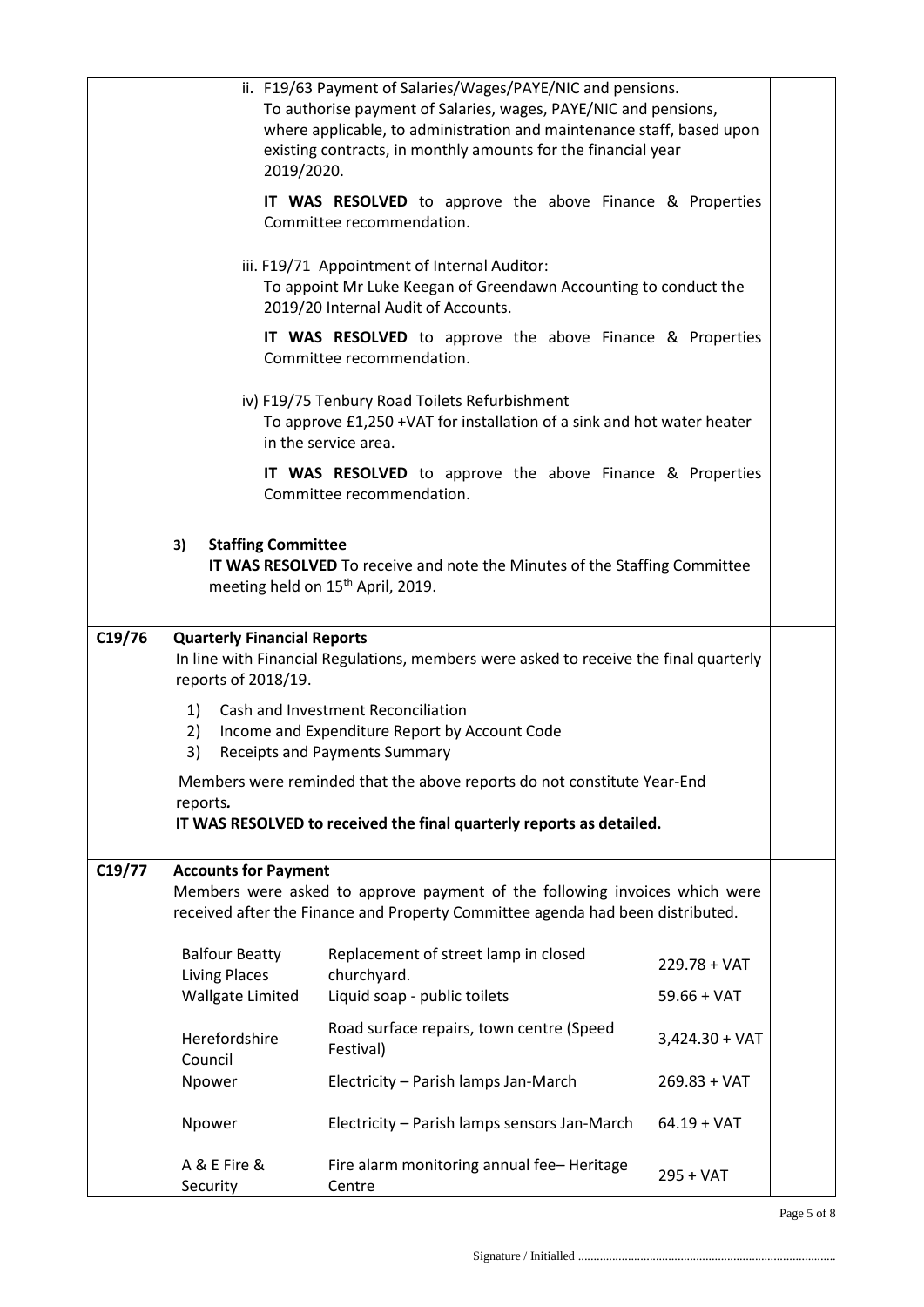|        | A & E Fire &<br>Fire alarm monitoring annual fee-Old<br>$295 + VAT$<br>Security<br>Vicarage                                                                                                                                                                                                                                                                                                                                                                                                                                                                                                                                                                                                                                                                                                                                                                            |  |
|--------|------------------------------------------------------------------------------------------------------------------------------------------------------------------------------------------------------------------------------------------------------------------------------------------------------------------------------------------------------------------------------------------------------------------------------------------------------------------------------------------------------------------------------------------------------------------------------------------------------------------------------------------------------------------------------------------------------------------------------------------------------------------------------------------------------------------------------------------------------------------------|--|
|        | IT WAS RESOLVED to approve all payments as listed with the exception of<br>Herefordshire Council; Authority to release this payment to be delegated to the<br>Town Clerk following assessment of the works being carried out to an acceptable<br>standard.                                                                                                                                                                                                                                                                                                                                                                                                                                                                                                                                                                                                             |  |
| C19/78 | Review of Insurance Cover (F19/70 refers)<br>Members were advised that the Town Council insurance policy underwritten by<br>Aviva falls due for renewal on 26 <sup>th</sup> May 2019.<br>WPS insurance brokers had carried out a tender exercise for their council scheme as<br>a whole and after approaching 17 insurers have decided to transfer their scheme to<br>Royal Sun Alliance this year due to increased cover limits and competitive rating.<br>The Clerks had reviewed current arrangements and completed a proposal document<br>to ensure renewal on the correct basis.<br>IT WAS RESOLVED to enter into a 3 year agreement for insurance with WPS Ltd and<br>approve the annual premium for 2019/20 in the sum of £5,624.91.                                                                                                                            |  |
| C19/79 | <b>Code of Conduct</b>                                                                                                                                                                                                                                                                                                                                                                                                                                                                                                                                                                                                                                                                                                                                                                                                                                                 |  |
|        | Members were advised in this election year, all new councillors must complete a<br>register of interests and deliver that to Herefordshire Council's Monitoring Officer<br>within 28 days of election to office. Councillors who are re-elected must notify the<br>Monitoring Officer of any new or changed interests.<br>The Localism Act will be amended to state that parish councils must adopt either<br>the awaited LGA Code of Conduct or their principal authority Code with the<br>necessary amendments. It is not yet known whether the new LGA Code will be<br>available in May and it is therefore likely that HALC will advise its members to adopt<br>the latest Herefordshire Council Code of Conduct at their Annual Meeting of the<br>Parish Council in May.<br>As no new information was available to the Council prior to the Full Council meeting, |  |
|        | Members considered adopting the revised Herefordshire Council Code of Conduct.                                                                                                                                                                                                                                                                                                                                                                                                                                                                                                                                                                                                                                                                                                                                                                                         |  |
|        | IT WAS RESOLVED to adopt the revised Herefordshire Council Code of Conduct.                                                                                                                                                                                                                                                                                                                                                                                                                                                                                                                                                                                                                                                                                                                                                                                            |  |
| C19/80 | <b>Policies &amp; Procedures</b><br>Members were requested to review the following policy documents:<br>1. Communications Protocol<br>2. Complaints Procedure<br>3. Risk Management Policy and Register<br>IT WAS RESOLVED to adopt items 1. and 2. and defer item 3 for review by the new<br>council.                                                                                                                                                                                                                                                                                                                                                                                                                                                                                                                                                                 |  |
| C19/81 | <b>Events</b>                                                                                                                                                                                                                                                                                                                                                                                                                                                                                                                                                                                                                                                                                                                                                                                                                                                          |  |
|        | At the Full Council meeting held on 28 <sup>th</sup> January 2019, the Council agreed to allocate<br>funds for the following events:<br>• 75 <sup>th</sup> Anniversary of D-Day and the Battle of Normandy (6 <sup>th</sup> June 2019)<br>sum allocated £400 (Minute C19/15 and C19/58 refers)<br>Armed Forces Day, (29 <sup>th</sup> June, 2019)<br>$\bullet$<br>sum allocated £150 (Minutes C19/16 and C19/58 refers)                                                                                                                                                                                                                                                                                                                                                                                                                                                |  |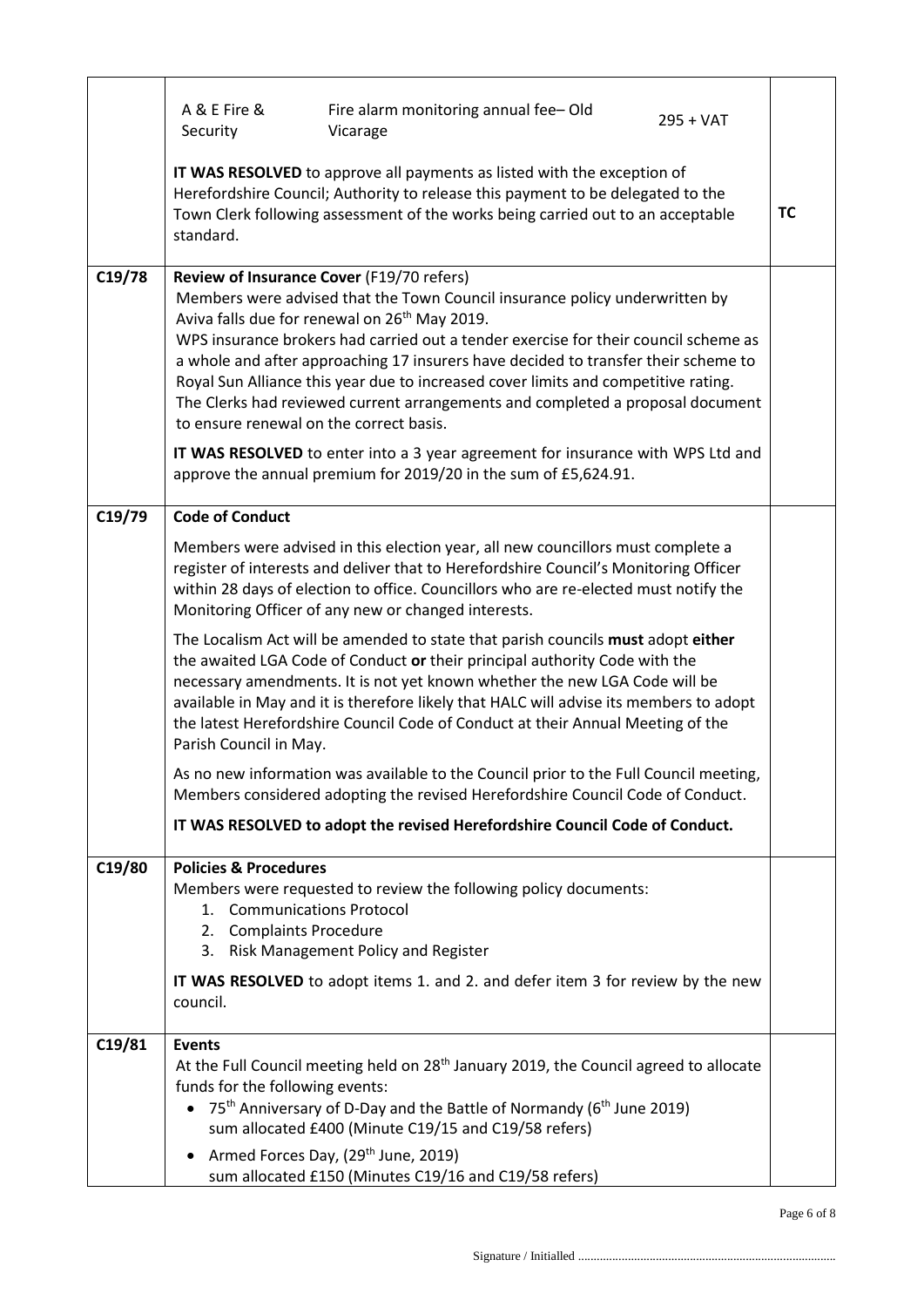|        | 1. Following on from the successful event in 2018, the RBL Bromyard branch had<br>produced a plan to commemorate the 75 <sup>th</sup> anniversary of D-Day with a poppy<br>installation on the by-pass.<br>Members were requested to approve expenditure for materials in the sum of<br>£207.<br>IT WAS RESOLVED to approve the expenditure of £207.00<br>2. Armed Forces Week - Flag Raising Ceremonies will be held on Monday 24 <sup>th</sup> June, |  |  |
|--------|--------------------------------------------------------------------------------------------------------------------------------------------------------------------------------------------------------------------------------------------------------------------------------------------------------------------------------------------------------------------------------------------------------------------------------------------------------|--|--|
|        | 2019                                                                                                                                                                                                                                                                                                                                                                                                                                                   |  |  |
|        | 9am at the Heritage Centre (Town Council)<br>$\bullet$                                                                                                                                                                                                                                                                                                                                                                                                 |  |  |
|        | 9.15am at the RBL Memorial Garden (Bromyard RBL)<br>$\bullet$                                                                                                                                                                                                                                                                                                                                                                                          |  |  |
|        | 11am Hereford High Town (Town Mayor and Mayoress to represent<br>$\bullet$<br><b>Bromyard and Winslow)</b>                                                                                                                                                                                                                                                                                                                                             |  |  |
|        | Noted                                                                                                                                                                                                                                                                                                                                                                                                                                                  |  |  |
|        |                                                                                                                                                                                                                                                                                                                                                                                                                                                        |  |  |
| C19/82 | <b>Reports of Outside Bodies:</b>                                                                                                                                                                                                                                                                                                                                                                                                                      |  |  |
|        | Chamber of Commerce - Cllr. James<br>1)<br>Meeting went ahead and discussed the Bromyard Festival of Speed.                                                                                                                                                                                                                                                                                                                                            |  |  |
|        | Bromyard Grammar School Foundation - Cllr Cave<br>2)                                                                                                                                                                                                                                                                                                                                                                                                   |  |  |
|        | Meeting did not take place                                                                                                                                                                                                                                                                                                                                                                                                                             |  |  |
|        | Bromyard Relief in Need - Cllr Cave<br>3)                                                                                                                                                                                                                                                                                                                                                                                                              |  |  |
|        | Meeting did not take place                                                                                                                                                                                                                                                                                                                                                                                                                             |  |  |
|        | Market Towns Forum - Cllrs Brunsdon & Churchill<br>4)                                                                                                                                                                                                                                                                                                                                                                                                  |  |  |
|        | IT WAS AGREED that, as this outside body was unlikely to meet again, this<br>report would be removed.                                                                                                                                                                                                                                                                                                                                                  |  |  |
|        | Public Hall Committee - Cllr. Churchill<br>5)                                                                                                                                                                                                                                                                                                                                                                                                          |  |  |
|        | Meeting went ahead and discussed the extension plans and the opportunity                                                                                                                                                                                                                                                                                                                                                                               |  |  |
|        | presented to receive pre-planning advice due to location within the                                                                                                                                                                                                                                                                                                                                                                                    |  |  |
|        | Conservation Area.                                                                                                                                                                                                                                                                                                                                                                                                                                     |  |  |
|        | Bromyard Downs Common Association - Cllr. Churchill<br>6)<br>Cllr Churchill was unable to attend                                                                                                                                                                                                                                                                                                                                                       |  |  |
|        | 7)<br>HALC – Cllr Cave                                                                                                                                                                                                                                                                                                                                                                                                                                 |  |  |
|        | No meeting invite received. The Clerk was asked to re-affirm with HALC that                                                                                                                                                                                                                                                                                                                                                                            |  |  |
|        | arrangements for postal invites were continuing.                                                                                                                                                                                                                                                                                                                                                                                                       |  |  |
|        | Festivals Association - Cllr. Helen Pettitt<br>8)                                                                                                                                                                                                                                                                                                                                                                                                      |  |  |
|        | No report - Cllr Pettitt had left the Council meeting.                                                                                                                                                                                                                                                                                                                                                                                                 |  |  |
|        | Kempson Players - Cllr Brunsdon<br>9)<br>Cllr Brunsdon was unable to attend.                                                                                                                                                                                                                                                                                                                                                                           |  |  |
|        |                                                                                                                                                                                                                                                                                                                                                                                                                                                        |  |  |
|        | "Substitutes" policy/rota be discussed at a future meeting.                                                                                                                                                                                                                                                                                                                                                                                            |  |  |
| C19/83 | Correspondence                                                                                                                                                                                                                                                                                                                                                                                                                                         |  |  |
|        | Conquest Theatre (via email), confirming that they are now ready to proceed with                                                                                                                                                                                                                                                                                                                                                                       |  |  |
|        | the purchase of the section of the Tenbury Road car park.                                                                                                                                                                                                                                                                                                                                                                                              |  |  |
| C19/84 | <b>Date of Next Meeting</b>                                                                                                                                                                                                                                                                                                                                                                                                                            |  |  |
|        | The Annual Meeting of Bromyard and Winslow Town Council to be held on Monday                                                                                                                                                                                                                                                                                                                                                                           |  |  |
|        | 13 <sup>th</sup> May 2019.                                                                                                                                                                                                                                                                                                                                                                                                                             |  |  |
|        | In view of the confidential nature of the business to be transacted, the press and                                                                                                                                                                                                                                                                                                                                                                     |  |  |
|        | public were excluded during consideration of the following items Item C19/73                                                                                                                                                                                                                                                                                                                                                                           |  |  |
|        | refers.                                                                                                                                                                                                                                                                                                                                                                                                                                                |  |  |